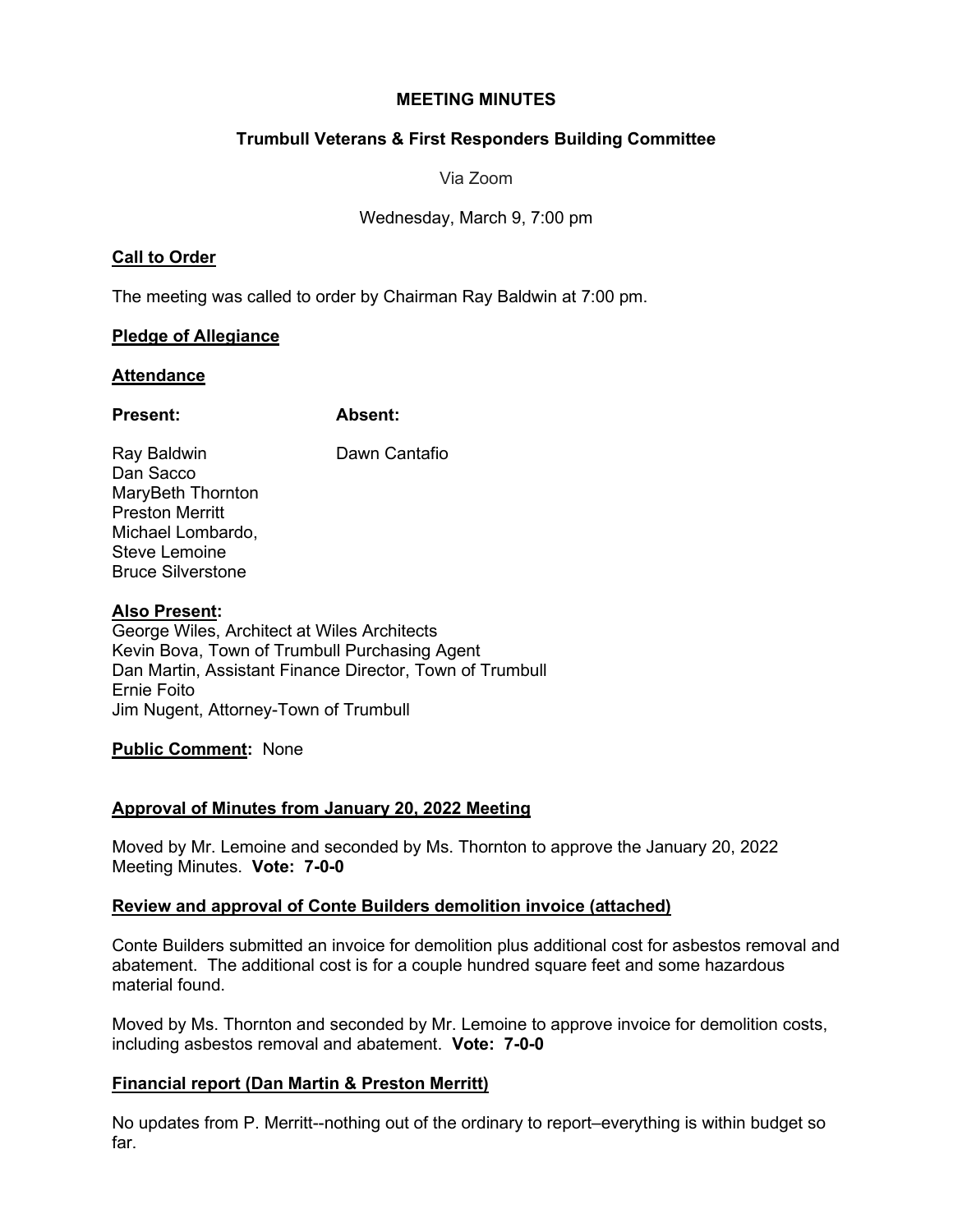Mr. Sacco asked about the account balance. Answer: Bond – \$3,018 available. Grant – \$76,269 remaining on it (after demo is paid for).

Mr. Merritt is going to track expenses against donations coming in. As of December, we have \$4,215.27.

Mr. Silverstone suggested getting a quarterly accounting on monies coming in/going out. Mr. Merritt will report quarterly. Mr. Silverstone said we shouldn't be spending money out of this account going forward. Mr. Preston said can't use grant money on certain types of things, so may need to use donations received.

#### **Bonding & fundraising update. (Rina Bakalar)**

Ms. Bakalar said we're awaiting state level bond committee meeting. Still have support from our delegation, but the governor has not been holding meetings recently. With changes and a corruption scandal going on in Hartford, meetings aren't being convened. Probably looking at June for the next bond commission meeting.

An inquiry from the state has been received to submit paperwork on anything related to demolition bidding. We are in compliance, just have to ride this out.

Regarding federal money, Mr. Baldwin said that Mr. Himes is supportive of the project and it is on his radar. Waiting for Build Back Better bill to be approved.

#### **Any other business to come before the committee**

Mr. Baldwin asked if there is anything else we need to do on site now that building has been cleared out. Mr. Wiles said perhaps we can look at septic system, but that might exceed the amount left in budget. Ms. Bakalar stated that Committee needs to spend the money in case more steep grants come in – can't have any open grants in order to get another one. Try to find a small project that needs to get done. Mr. Wiles said that will involve putting bid packages together. Mr. Bova said can use on call services to keep fees down. Grant expires April 23, 2023. Mr. Baldwin will meet with Ms. Bakalar, Mr. Estrada and Mr. Wiles to brainstorm on ways to use remaining grant money.

#### **Adjournment**

Moved by Mr. Sacco, seconded by Mr. Silverstone to adjourn the meeting at 7:40 pm. Vote**: 7-0-0.** 

Submitted by

Marisa Petriello